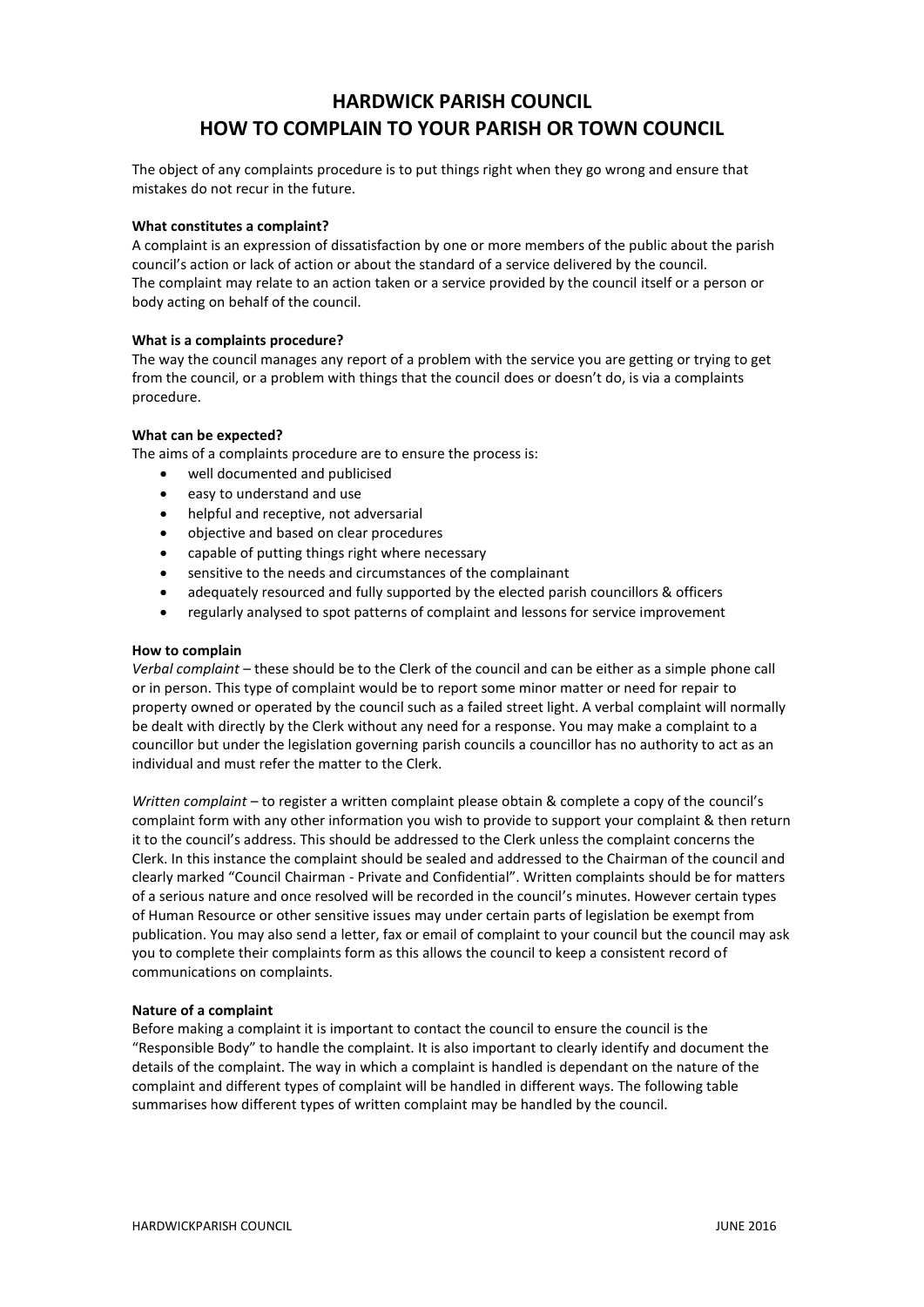| Nature of the            | Who to complain to                                              | How to complain                                 | Who will deal with                             |
|--------------------------|-----------------------------------------------------------------|-------------------------------------------------|------------------------------------------------|
| complaint                |                                                                 |                                                 | your complaint                                 |
| Council                  | Contact the Clerk of the                                        | Complete the form and                           | The Clerk or Council.                          |
| $\bullet$<br>processes   | Council.                                                        | add any other relevant                          | The Clerk may deal with                        |
| procedures<br>$\bullet$  | The Clerk will provide you                                      | evidence to support the                         | and respond to the                             |
| services                 | with a Complaint Form.                                          | complaint.                                      | complaint or the matter                        |
|                          |                                                                 | You should receive an                           | may be debated by the                          |
|                          |                                                                 | acknowledgement from                            | council at a council                           |
|                          |                                                                 | the Clerk in writing.                           | meeting and if so the                          |
|                          |                                                                 |                                                 | Clerk's response will be                       |
|                          |                                                                 |                                                 | based on the decision<br>of the council.       |
|                          | Contact the Clerk of the                                        |                                                 |                                                |
| Conduct of an Employee   | Council.                                                        | Complete the form and<br>add any other relevant | The complaint may be<br>resolved or escalated  |
|                          | The Clerk will provide you                                      | evidence to support                             | and be treated as an                           |
|                          | with a Complaint Form.                                          | your complaint.                                 | internal disciplinary                          |
|                          |                                                                 | You should receive an                           | matter to be dealt with                        |
|                          |                                                                 | acknowledgement from                            | under the council's                            |
|                          |                                                                 | the Clerk in writing.                           | employee disciplinary                          |
|                          |                                                                 | However if the                                  | procedure. In the event                        |
|                          |                                                                 | complaint is about the                          | that the matter                                |
|                          |                                                                 | Clerk the complaint                             | escalates the council                          |
|                          |                                                                 | should be sent to the                           | will provide a copy of                         |
|                          |                                                                 | Council Chairman,                               | the disciplinary                               |
|                          |                                                                 | sealed and marked                               | procedure on request.                          |
|                          |                                                                 | Private & Confidential.                         |                                                |
| Financial Irregularity   | Contact the Clerk of the                                        | Complete the form and                           | The Clerk/Responsible                          |
|                          | Council.                                                        | add any other relevant                          | Financial Officer of the                       |
|                          | The Clerk will provide you                                      | evidence to support                             | council should                                 |
|                          | with a Complaint Form.                                          | your complaint.<br>You should receive an        | endeavour to provide<br>an explanation. If you |
|                          |                                                                 | acknowledgement from                            | are not satisfied you                          |
|                          |                                                                 | the Clerk in writing.                           | can report the matter                          |
|                          |                                                                 |                                                 | to the External Auditor.                       |
| Conduct of a Councillor  | Contact the Clerk of the                                        | Complete the form and                           | The Monitoring Officer.                        |
|                          | council first in an effort to                                   | add any other relevant                          | Matters may be lengthy                         |
|                          | resolve the matter locally.                                     | evidence to support                             | if an investigation is                         |
|                          | The Clerk will provide you                                      | your complaint. You                             | undertaken. The matter                         |
|                          | with a Complaint Form.                                          | should receive written                          | may be referred for                            |
|                          |                                                                 | acknowledgement from                            | consideration.                                 |
|                          |                                                                 | the Clerk.                                      |                                                |
|                          |                                                                 |                                                 |                                                |
|                          | If this fails contact the                                       | Complete the form and                           |                                                |
|                          | Monitoring Officer at the                                       | add any other relevant                          |                                                |
|                          | <b>District Council or Unitary</b><br>Authority. The Monitoring | evidence to support<br>your complaint. You      |                                                |
|                          | Officer will provide you                                        | should receive written                          |                                                |
|                          | with a Complaint Form to                                        | acknowledgement from                            |                                                |
|                          | register a formal complaint.                                    | the Monitoring Officer.                         |                                                |
| <b>Criminal Activity</b> | Contact the police.                                             | This is a civil matter so                       | The police. Depending                          |
|                          | They may ask you to                                             | complete any forms                              | on severity, the matter                        |
|                          | complete forms or be                                            | and provide any                                 | may go to court.                               |
|                          | interviewed.                                                    | relevant written                                |                                                |
|                          |                                                                 | evidence to support                             |                                                |
|                          |                                                                 | your concern.                                   |                                                |